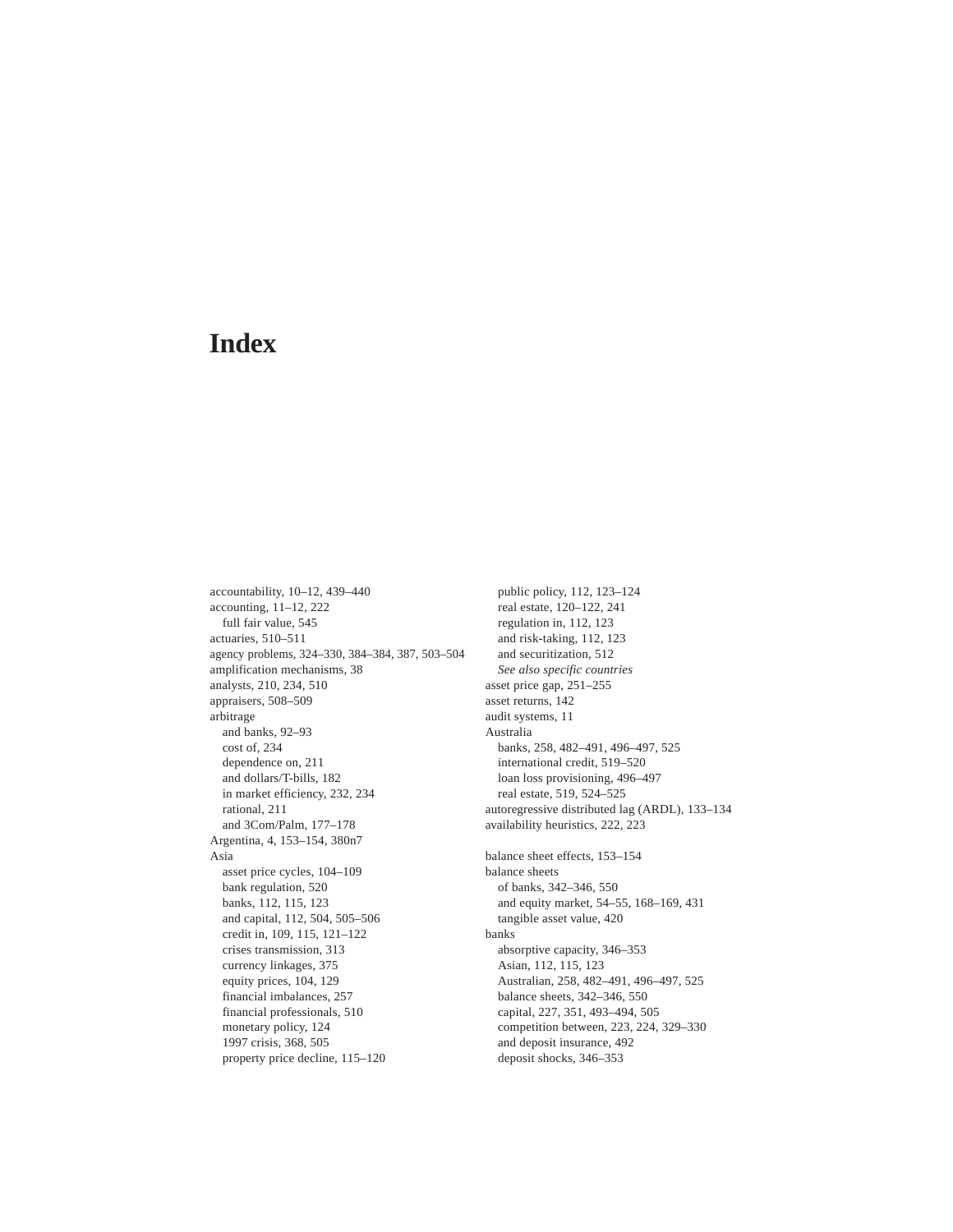banks (*continued*) and disasters, 221–223, 241 equity holdings, 532 and exchange rates, 471 expected payoff, 329 foreign liabilities, 519 foreign-owned benefits, 338, 341–342, 349, 356 risks, 520 international trades, 351–353 Latin American, 241, 520 and liquidity, 224 *versus* market-based finance, 240–241 merchant, 525 and public policy, 224–226 and real estate, 220–226, 240–241, 551 risk management, 21, 123, 223–227 role of, 339, 342–346 safety net effect, 224–226 stock-holding, 532 stock prices of, 341 *See also* central banks; credit banking regulation and asymmetric information, 492 and deposit fluctuations, 349 and financial crises, 338 and government corruption, 341 and nonbank credit, 491, 520 short- and long-term effects, 353–356 and short-term lending, 339–340 bank runs, 224–225, 492 bankruptcy, 504–505, 512 behavioral finance, 207–209, 212–213, 234–236 benchmarks, 19, 189 beta, 198, 200–201, 206 *See also* volatility bond markets, 189, 449, 512 book value, 193, 305 brand equity, 421 Brazil, 155–156, 380n7, 520, 521 bubbles amplification mechanisms, 38 burst period, 81–82, 89–91 and crashes, 139–141, 294 definitions, 23, 35, 165 determinants, 141 empirical dimensions, 291–296 identifying, 4–7, 12, 42–43, 165–168, 261–262 long-term impact, 147–149 minimizing factors, 164 nonrational, 26–28 precipitating factors, 38–39 prevention, 164

puncturing, 155–156, 164, 169

rational, 24–26, 165, 198–199, 293 testing for, 131–137 Buffet, Warren, 213n7 building costs, 285–286 Bulgaria, 155 Bundesbank, 76 Bush, George W., 9–10 business cycles and capital adequacy, 494 and credit, 538–540 and equity prices, 471–474 and exchange rates, 470–471 and fiscal policy, 467–468 and housing, 472–474, 518 and inflation, 469, 517 post World War II, 467–469 and real estate, 472–474 and regulation, 474–478, 518–521 and risk, 475, 476–478 supply-driven, 469–471, 517 and VaR, 471, 518, 551–552 buyout investors, 397 capital and Asia, 112, 504, 505–506 of banks, 227, 351, 493–494, 505 cost of, 146–147 and emerging markets, 520 equity market capitalization, 27 *ex ante* real rates, 305 external acquisition, 431 global allocation, 340 information technology, 235 intangible, 272, 301–305 *versus* loan loss provisioning, 525–526, 527n3 market value, 302–303 net rental rates, 305 and 1929 crash, 27 and public policies, 112 requirements for, 493–494 short-term, 520 tangible, 272 Tobin's q, 16, 146–147 capital accounts, 124 capital adequacy, 493–494 capital flows, 141–142, 154, 471, 519–520 capital gains, 302 capital markets, 506, 509 cash flow, discounting, 504 central banks and asset prices, 49, 459–460 and booms, 17 and cost of life, 279 and credit availability, 329–332, 385–386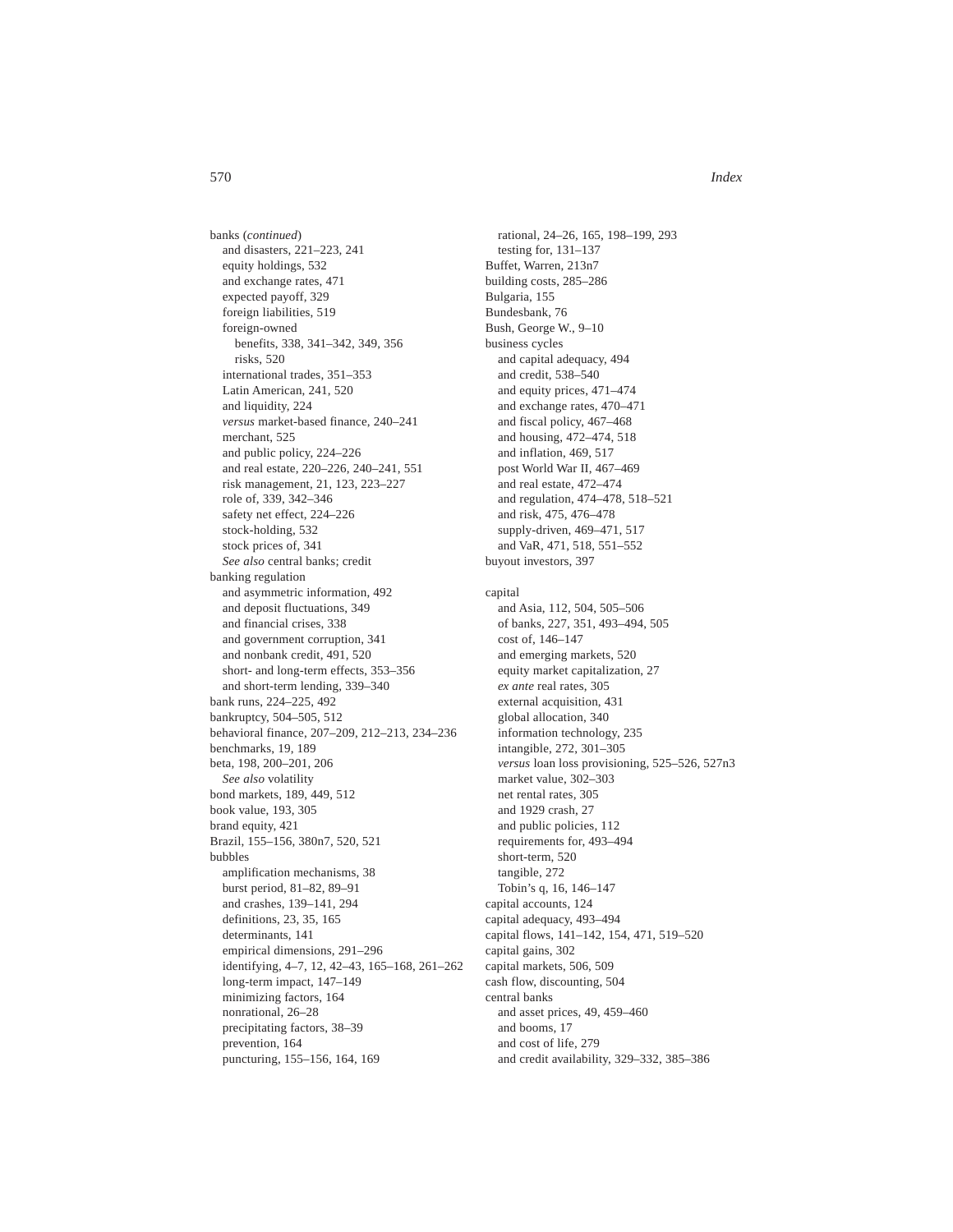credit tightening, 49–50, 255–256, 430 crises prevention, 255–256 and employment, 461 and equity market, 54, 556–557 and financial imbalances, 261–263 and financial (in)stability, 74–75, 492, 549–550 and inflation, 89, 439, 446, 448–449 (*see also* inflation-targeting) Japanese, 84, 89, 164, 451–453 and loan provisioning, 543–546 and misalignments, 439 and monetary policy, 16–17, 49–50 and output gap, 433, 436–437, 446–447 and price stability, 547–548 real objectives, 461 and risk-taking, 17 and segmented markets, 93 sterilized interventions, 450–451 and stock market, 74–76 supervisory role, 550–551 Swiss, 433 and tax-deductibility, 520–521 *See also* Federal Reserve; interest rates; monetary policy Chile, 153–154, 520 China, 189, 512 civil law countries, 510 closed-economy model, 431–432, 436–437 collateral loan-to-value ratios, 477 real estate as, 155, 219, 221, 325, 506, 519 housing, 473 stocks as, 155, 325, 472–473 Colombia, 153–154 commodities, 188 common law countries, 510 communications costs, 399 competition and credit cycles, 541 and exchange rates, 450 and intangible assets, 421 interbank, 223, 224, 329–330, 539 and Internet firms, 394, 397, 399 conflicting signals, 441 conflict of interest, 11–12 construction costs, 285–286 Consumer Price Index (CPI) and housing prices, 109 and inflation, 278, 284 and interest rates, 284 in Japan, 86, 451 stability of, 548–552 consumption and equity prices, 15, 146–151, 553, 558

future, 278, 279 growth of, 559n3 and housing, 473, 539 and inflation, 277–279, 299–301 in Latin America, 146–151 consumption tax, 86 contracts, enforcement of, 96n1 contrarians, 214n8 convenience yield defined, 175 description, 187–191, 233–234 limitations, 239–240 and price distortions, 233–234 and tech stocks, 175–178, 187–191, 193–197 corporations audit systems, 11 officer accountability, 10–12 restructuring, 504–505, 513–514 value assessment, 272 corruption, 341 cost of life and asset prices, 278–280 change estimates, 280–281 *versus* cost of living, 279, 281–284, 286–287, 288n3, 291–292 dynamic factor index, 281–287 and inflation, 299–301 and interest rates, 286–288, 288n3 cost of living index *versus* cost of life, 279, 281–284, 286–287, 288n3, 291–292 crash identification, 55–56 crash minimization, 168–169 Crash of 1929 as benchmark, 55 and bubbles, 46–47, 294 and capitalization rate, 27 causes, 273–274 Federal Reserve role, 61–63, 273–274, 294 and volume, 192 credibility, 260, 266n20, 439–440, 453–454 credit aggregate, 329–332, 346, 385–386 in Asia, 109, 115, 121–122 and asset prices, 19, 249–256 availability of, 228n11, 329–332, 385–386 bank-based, 91–93, 96 and bubbles, 141 and business cycles, 538–540 constraints on, 469 cyclicality, 538–541 domestic growth, 141–144 and equity prices, 147, 228n11 and euro, 407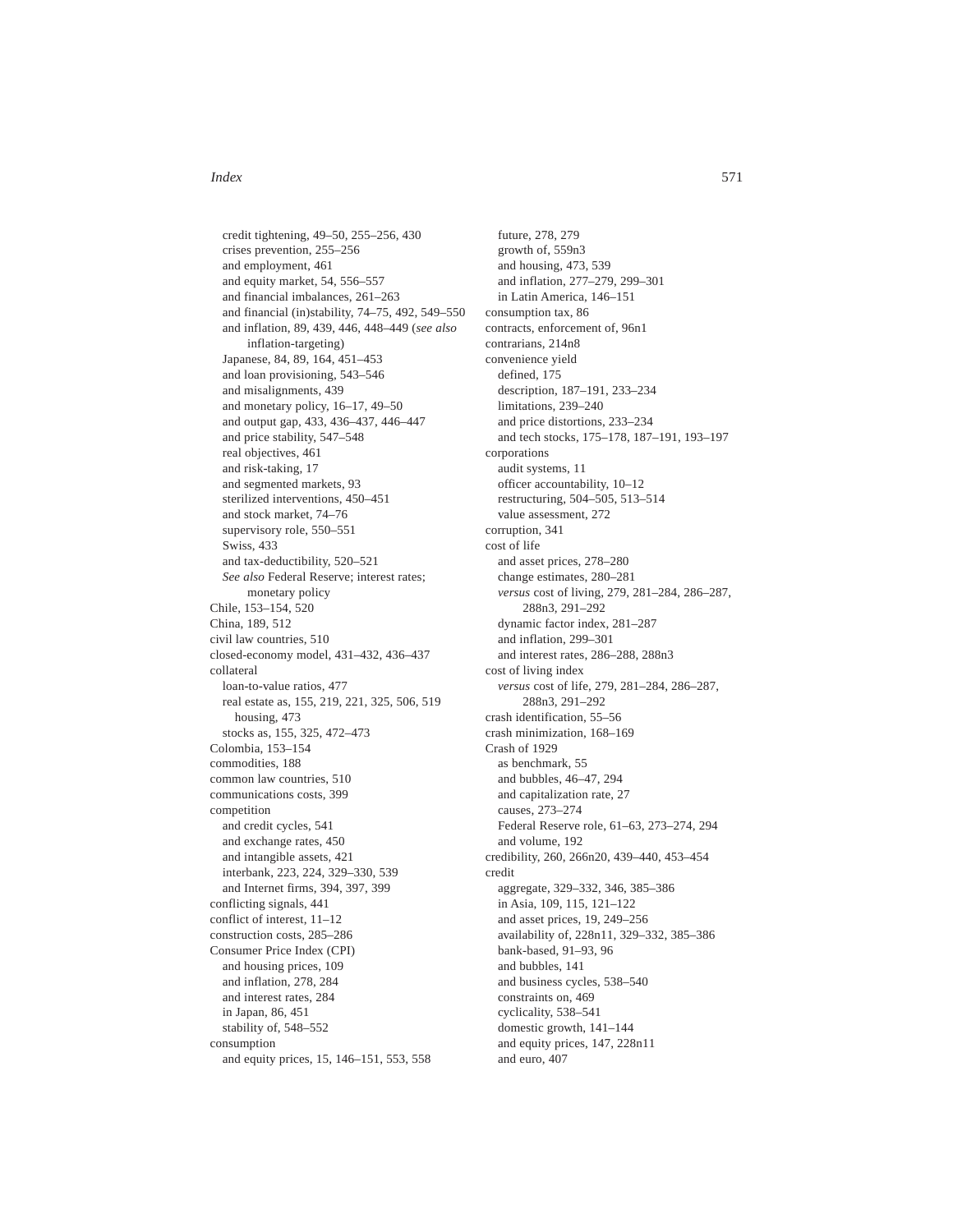credit (*continued*) expansion, 249–256, 266n12, 525, 538–540 against future income growth, 449–450 and housing, 151–154 inter-firm, 520 international markets, 519–520 in Japan, 91–93, 96 and land prices, 219 in Latin America, 141–142, 151–156 loan-to-value ratio, 223–224, 477, 550 loss provisioning, 471, 495–497, 502, 520–521, 526, 540–546 and mimetic behavior, 20 and monetary policy, 16, 18 *versus* own money, 326, 384 public *versus* private sectors, 469 and real estate, 101–104, 121–122, 155, 220– 221, 551 (*see also* agency problems) regulation of, 155, 491–498, 520 REIT-based, 123 secondary markets, 519, 531, 5511–513 short-term, 339–340 and stock market crashes, 54–55, 64, 66, 69, 72 stress testing, 497–498 credit gaps, 250–255 currency Argentine peso, 4 emerging markets, 368–370, 373–379 euro, 406–407, 414–415 extreme movements, 366–370 of industrialized countries, 370–373, 376–378 in Latin America, 141, 155–156, 375 linkage measurement, 364–366 speculation, 363 current account deficits, 149, 469 debt/deflation cycle, 471 debt flows, 124 decision-making, 206–209, 212, 222 deflation, 284–287, 471

demand and asset value decline, 449 and business cycles, 468–469 for commercial real estate, 219–220 and equities, 177, 200 and Federal Reserve, 453–454 and herding behavior, 212 and interest rates, 447, 469 in Japan, 531–532 and short selling, 200 deposit insurance, 492 depreciation, 301–304, 421 developing countries bond markets, 512

crisis transmission, 310–313, 316–319 debt crisis, 470 financial sector, 506 housing in, 155 recovery in, 506 *See also* emerging markets direct pressure, 283–274 disaster myopia, 221–224, 241 diversity, 557, 4008–409 dividend discount models, 206 dividends and earnings, 303–304 and equity prices, 132–135, 231–232, 554 expected growth, 554 and fundamental value, 272–272 timing issues, 157n18 dollar volume, 191–192 downsizing, 505 dynamic factor index, 281–287 earnings, 210, 235 eBay, 394 economic indicators equity prices as, 553 and European monetary policy, 18 exchange rates, 462, 519 of financial crises, 250–256, 295, 550 for future inflation, 437 investor behavior as, 553 *See also* forecasting economy of scale, 555 efficient markets model, 232 emerging markets currency, 368–370, 373–379 real estate, 220 risk management, 379, 511 short-term capital, 520 volatility, 340 *See also* developing countries Employee Retirement Income Security Act (ERISA), 9–10 employment, 399, 453–454, 461, 467 downsizing, 505 Enron, 72 equipment, 419–420, 419–421 equity markets Asian, 104 *versus* bank financing, 240–241 capitalization, 27 in China, 189 European, 410–415 float, 182 and forecasting, 205 fundamental values, 271–273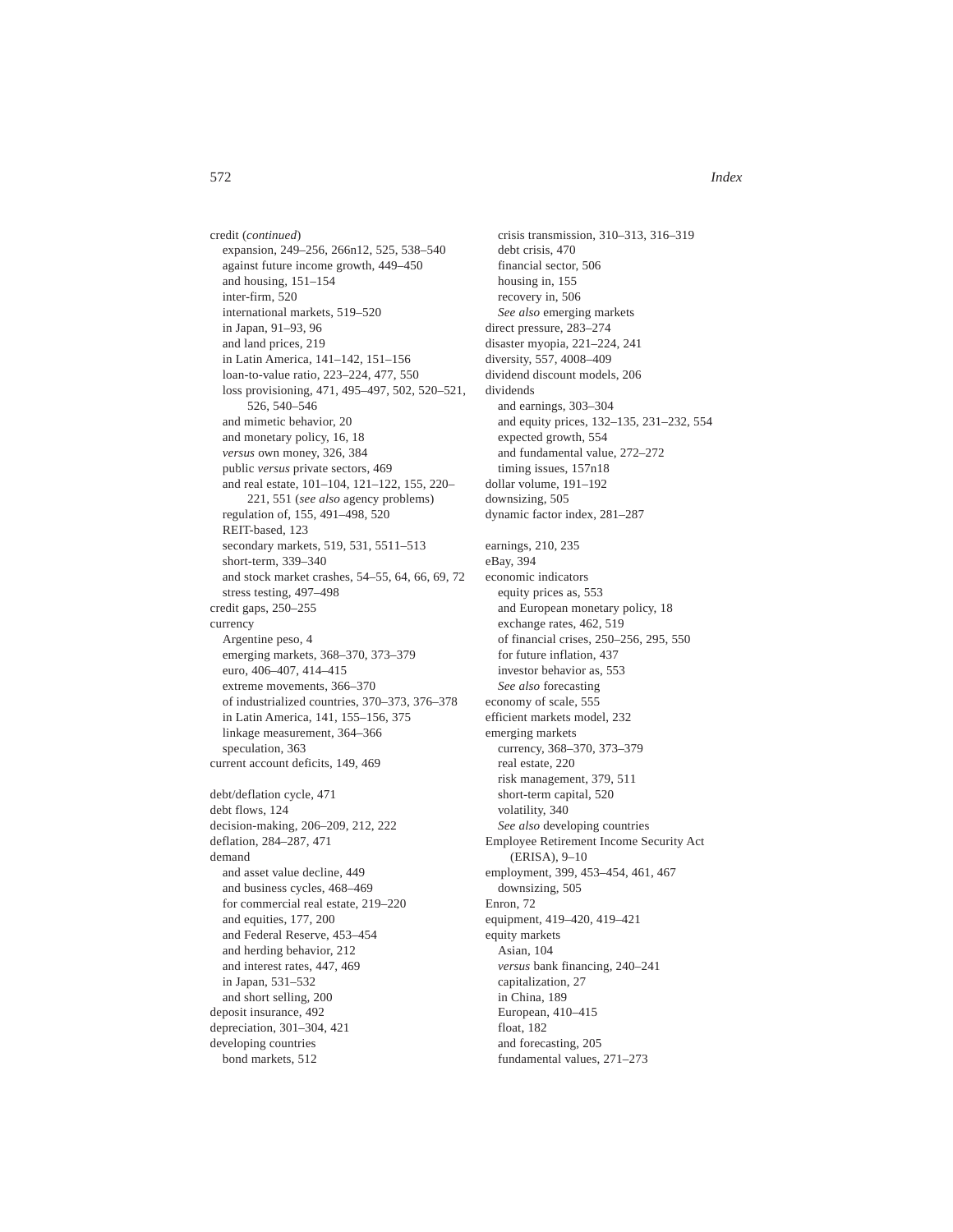home bias, 404–414 individual investors, 555–556 and inflation, 266n19, 430 and information, 8, 190 institutional factors, 211 and interest rates, 72–73 international linkages, 324–325, 332–334, 386–387 interwar, 284 in Japan, 451–452 in Latin America, 141, 142–144 and monetary policy, 72–76 in 1990s, 4–7, 15, 27–28, 44–45 portfolio allocation, 404–407 psychological factors, 17, 210–212 and sentiment, 398, 400 share supply, 195–197 trading frequency, 190, 192 valuation, 274, 293–294, 504 overvaluation, 190, 236n3, 271–274 undervaluation, 274 winning strategies, 504 *See also* stock market crashes equity prices of banks, 341 and business cycles, 471–474 and consumption, 15, 146–151, 553, 558 and credit supply, 147, 228n11 and demand, 177, 200 and dividends, 132–135, 231–232, 554 as economic indicators, 553 and firm growth, 306 fundamental value, 134–135, 431 Gordon model, 231–232 and growth rates, 232 index inclusion, 200 and inflation, 266n19, 449 information in, 462–463 and interest rates, 30 in Japan, 451–453, 532 in Latin America, 128–129, 146–151 and monetary policy, 454, 455 price-to-max value ratio, 139–140 and productivity, 559n1 psychological factors, 210–212 and required return, 189 *versus* return on equity, 504 risk aversion coefficient, 559n2 and share supply, 195–197, 200 in United States, 4–7, 15, 27, 472–474 variability perception, 209 volatility, 557–558 and volume, 191–194 euro, 406–407, 414–415

Europe and crisis transmission, 318, 319 equity markets, 410–415 investor behavior, 404–405 market consolidation, 415 monetary policy, 18 *See also specific countries* European Central Bank, 18 European Union, 319 exchange market pressure, 310–315 exchange rates in Asia, 115, 120, 375 and banks, 471 and business cycles, 470–471 currency movements, 366–370 and domestic policy, 450 emerging markets, 368–370, 373–379 euro/dollar, 406–407, 414–415 fixed, 317–319 free floating, 433 and globalization, 310–315 and industrialized countries, 370–373, 376–378 and inflation, 435 and interest rates, 512, 518 linkage measurement, 364–366 and monetary policy, 42, 432–433, 435–436, 450–451, 452–453 and portfolio allocation, 406–407 as predictors, 462 and rational bubbles, 25 and risk-shifting, 325 and shock transmission, 361–362 in small open economies, 471, 518 stability, 258, 442n18 yen/dollar, 452 expectations of credit, 228n11 and financial imbalances, 259–260 of future inflation, 461 and interest rates, 16 of Internet stocks, 393–395 in Japan, 95–96, 240 modeling, 28–29 and NASDAQ bubble, 231–233 of profit, 16 and psychology, 205 (*see also* psychology) rational, 23, 24, 197–198 explanations, 49–50, 197–200 external finance premium, 96n1 extreme value analysis, 363 Fama-MacBeth statistics, 193–194 Federal Reserve

and equity markets, 274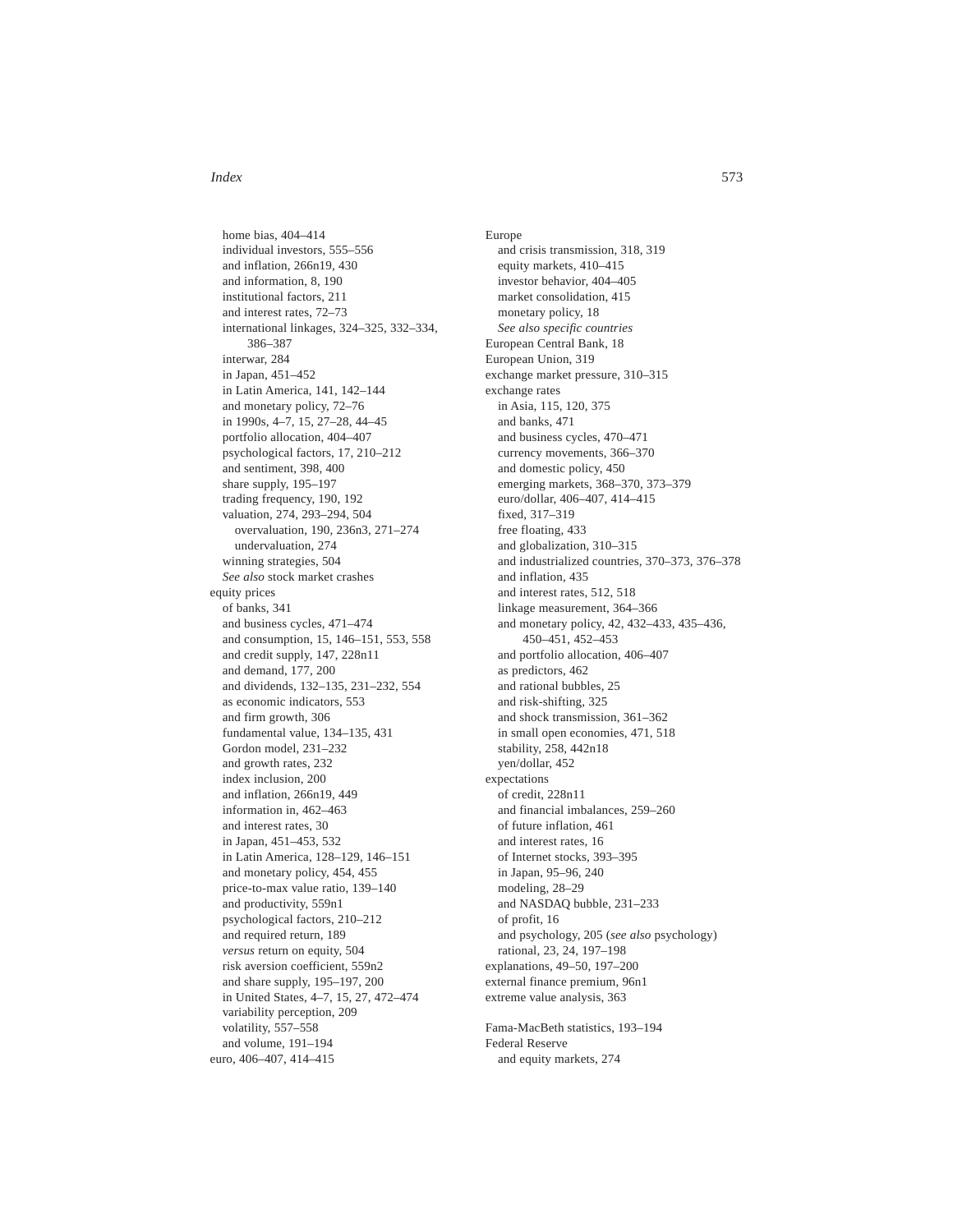Federal Reserve (*continued*) and financial instability, 168 and inflation, 65, 69 in late 1990s, 453–454 and Latin America, 141 and liquidity, 74–75, 164 and LTCM crisis, 170 and NASDAQ bubble, 170 1994 action, 446–447 pre-emptive action, 446–447 and September 11, 74–75 and stock market crashes, 63–72 crash of 1929, 61–63, 273–274, 294 *See also* monetary policy fiber optics, 420 finance companies, 525 financial analysts, 210, 234, 510 financial crises Asian, 368, 505 and asset prices, 253 and emerging countries, 310–313 enhancement factors, 18–20 indicators, 250–256, 295, 550 international transmission, 312–321, 338, 441 regional, 316–320, 363 source, 432–433 stages, 211–212 timing, 251 financial diversity, 408–409, 557 financial imbalances, 257–263 financial (in)stability and asset prices, 294–296 and central banks, 549–550 determining factors, 249–256 and globalization, 309–321 and inflation, 256–257 international, 309–320 in Japan, 89, 91–93, 549 and monetary policy, 256–263 and policy intervention, 168 and stock market crashes, 72–74 systemic, 491–492 systemic nature, 491–492 *See also* business cycles; medium-run macroeconomic stability financial sector critical products, 511–514, 515, 531 in developing countries, 506 expertise, 505–511, 514–515, 521, 531–533 foreign presence, 515 fiscal policy, 467–468 float, 182

forecasting

and behavioral finance, 209–210

and equity markets, 205 and equity prices, 553, 559n1 of inflation, 437 and pre-emptive action, 556 productivity, 29, 559n1 *See also* economic indicators foreign entry, 515 foreign liabilities, 519 foreign ownership, 338, 341–342, 349, 356 France, 15 fraud, 506 frequency and profitability, 222–223 and real estate, 240 of shocks, 221–223 of stock trades, 239 *See also* timing frictionless rational pricing, 197–198 full fair value accounting (FFVA), 545 fundamental value assessment of, 261–262, 272–273 deviation from, 16 and equity prices, 134–135, 431 and investment money source, 326, 384 permanent change, 166 and productivity, 170 of spin-offs, 176–178 General Electric (GE), 399 General Motors (GM), 177 Germany, 319 globalization and banks, 351–353 crisis incidence, 315–321 and equity markets, 324–325, 332–334, 386–387 exchange markets, 310–315 international credit, 519–520 pre- and post-World War I, 309–321 and small economies, 441 and VaR, 317–319 gold standard, 310, 317, 319 Gordon model, 189, 197, 232, 554 Granger causality, 157n18, 437 Great Depression, 61–64 Greenspan, Alan on Asian crisis, 505–506 on asset prices, 46 impact of, 213n4 irrational exuberance, 30 gross domestic product (GDP), 89, 97n6 hedge funds, 19, 120

herding by analysts, 210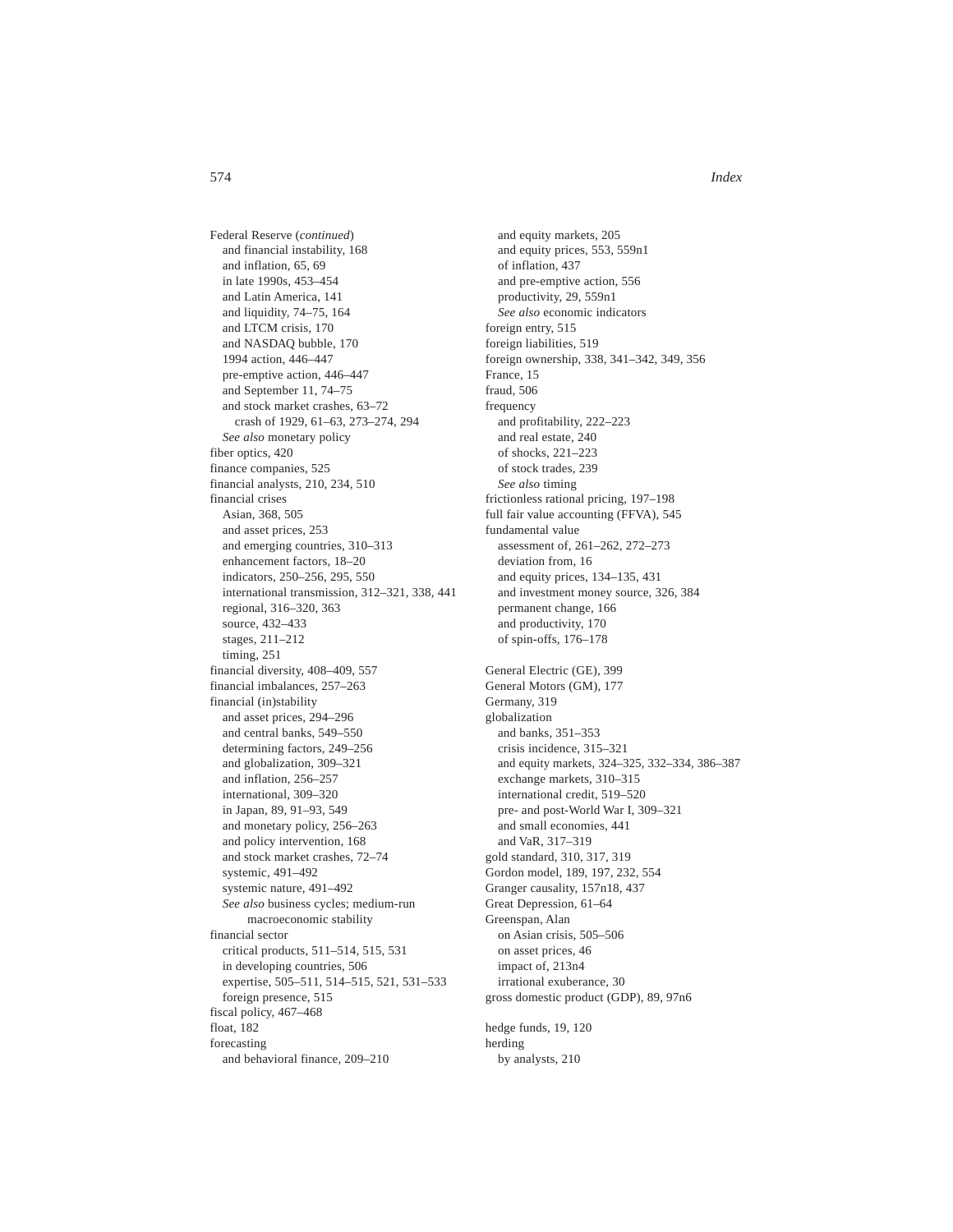and asset prices, 19–20, 212 and banks, 226, 340 and contrarians, 214n8 and liquidity, 212 and VaR, 21 heuristics, 209 home bias, 404–414 Hong Kong, 102, 120, 240, 551 housing and business cycles, 241, 472–474, 518 and consumer price index, 109 and consumption, 539 in cost of life, 282, 285 and credit, 151–154 mortgages, 512–513, 519 in developing countries, 155 and inflation, 109 as investment, 241 in Latin America, 151–154 and real output, 473–474 secondary markets, 155 in United States, 472 H.R. 2269, 10 H.R. 3763, 10 human capital, 505–511, 514–515, 521, 531– 533 hyperinflation, 188 income taxes, 301–302 indexes cost of living, 279, 281–284, 286–287, 288n3, 291–292 and Japan, 455 and mutual funds, 19–20 Standard and Poor's, 200 indicators. *See* economic indicators Indonesia, 120 industrialized countries, 370–373, 376–378 inflation in Asia, 121 and asset price information, 30–31, 97n6 and bond markets, 449 and business cycles, 469, 517 and cash, 188 and central banks, 89, 439, 448–449 and commercial real estate, 524–525 and Consumer Price Index, 278, 284, 292 and consumption, 277–279, 299–301 and cost of life, 299–301 and credit, 121, 257–260 and crises, 257–260 and equities, 266n19, 430 and exchange rates, 435 expectations of, 461

financial imbalances, 257–260 and financial stability, 256–257 forecasting, 437 future, 437 and housing prices, 109 hyperinflation, 188 and interest rates, 121, 286–288, 446 and long bond rates, 449 low levels, 257–263, 523–524 and monetary policy, 260 and output gap, 89 and productivity, 259 views of, 49–50 inflation-targeting and consumption, 279 and financial imbalances, 260–261 and macroeconomic stability, 95, 461–462 rationale for, 460–461 short- *versus* long-term, 263 and Taylor rule, 427–429 information about monetary tightening, 49–50 and agency problems, 9 in asset prices, 30–31, 97n6, 459–463 and asset pricing, 8 asymetric, 224, 491–492 complexity of, 491 and credit gaps, 251, 266n14 disclosure of, 10–12 on earnings, 235 and equities, 8, 190, 462–463 and external finance premium, 96n1 and herding, 20–21 and Internet, 392 and NASDAQ prices, 235 and pension reform, 9–10 and public policy, 7–9 in real estate prices, 462–463 regulation of, 491–492 and stock market crashes, 54 transparency, 20–21, 212, 511, 515 uncertain, 29 information technology, 235–236 infrastructure financial, 532 organizational, 421 initial public offerings (IPOs) lock-ups, 195, 395 3Com/Palm, 176–188 underperformance of, 200 and venture capitalists, 396–397 innovation, 305, 555 insolvency experts, 508 institutional investors, 8–9, 211, 326, 384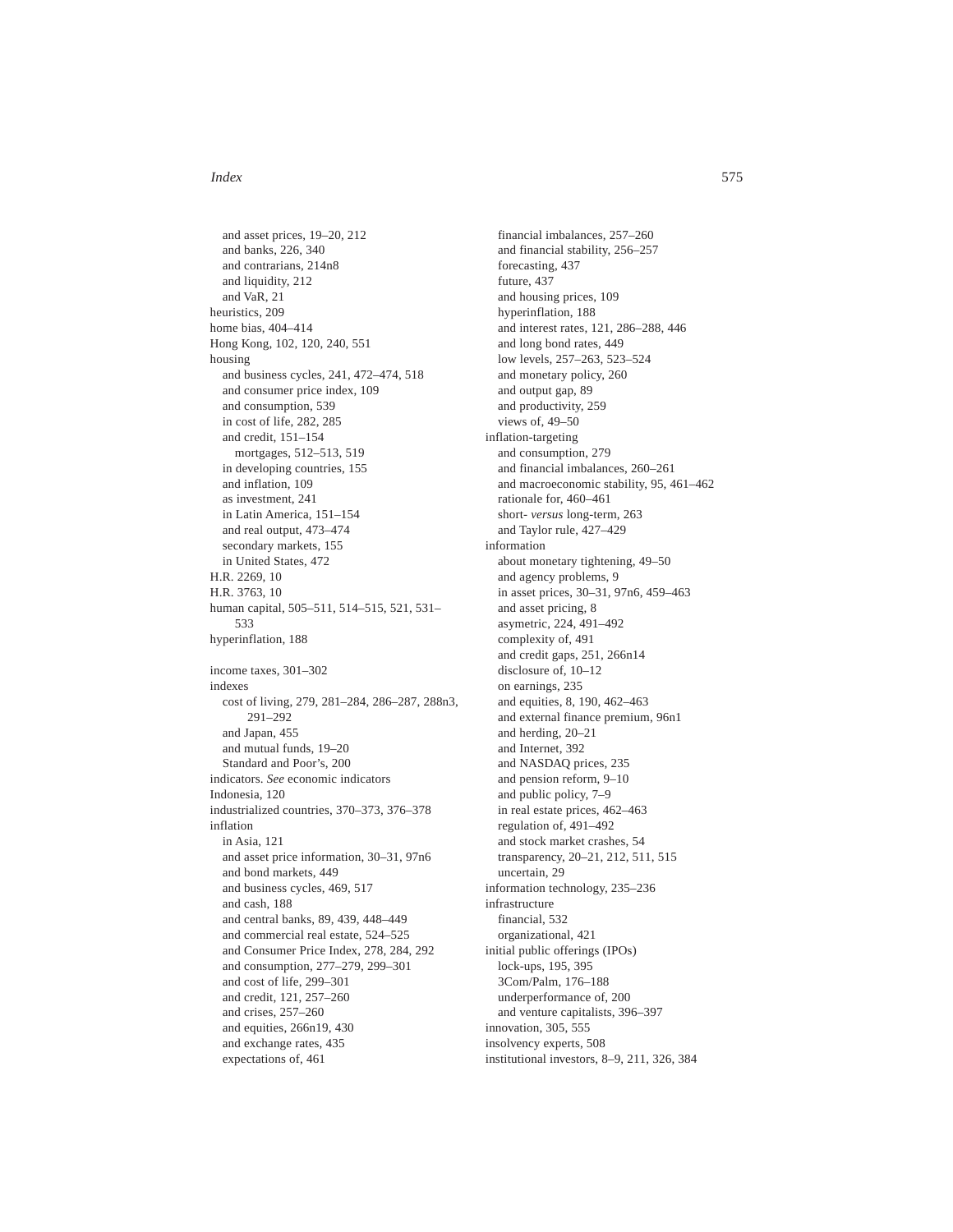institutional rationality, 214n10 insurance, 492, 506, 510–511 intangible assets, 301–305, 419–422 intellectual capital, 421 interest rates after-tax real, 273 in Asia, 115, 120, 121 and asset prices, 431, 446–455 and CPI, 284, 548–549 and credit availability, 329–330 and crisis transmission, 317–319 and demand, 447, 469 and equities, 30, 72–73 and exchange rates, 512, 518 and expectations, 16 and inflation, 121, 286–288, 288n3, 446 in Japan, 93–95, 455, 549 lowering, during bubble, 170 and money supply, 182 1994 tightening, 446–447 parity, 435–436 and price stability, 548–549 and productivity, 267n25, 453 short term, 317–319, 431–432, 446–447, 450–451, 453–454 spread, 56 stable *versus* sluggish, 442n18 and supply, 447 and timing, 549 *See also* monetary policy intermediation, 349, 510–511, 559n7 Internet, 391–392, 394–395, 398–399 Internet stocks and monetary policy, 43–44, 50 and profitability, 27, 391–392, 398, 399 and short sales, 194, 395 valuations, 392–395, 419–422 and venture capitalists, 395–398 *See also* tech stocks intrinsic bubble model, 137–139 inventions, 555 investment and equity prices, 146–151, 431 and financial crises, 251–255 in Latin America, 146–151 and overcapacity, 430 overinvestment, 149 with own money, 326, 384 investment decisions, 206–207 investment gaps, 251–255 investment horizons, 19, 21 investors buyout, 397 European, 404–405, 410–414

individual, 555 institutional, 8–9, 211, 326, 384 U.S., 395–398, 404–410 venture capital, 395–398 irrationality, 30, 197, 199 Japan asset price booms, 32n2, 82–84, 89–91, 325, 523–524 rational, 26–27 banks, 91–93, 96, 532, 549 bond trading, 189 central bank, 89 Consumer Price Index, 86, 451 credit, 91–93, 96 danger signals, 550 demand, 531–532 equities, 451–453, 532 expectations, 95–96, 240 financial imbalances, 257 financial stability, 89, 91–93, 549 interest rates, 93–95, 455, 549 liquidity, 93, 97n12, 164 loan-to-value ratio, 550, 551 monetary policy, 47–49, 84, 89–93, 170, 451–453 output gap, 86–88 recovery, 505, 530 risk-shifting, 385 stock-holding banks, 532 taxes, 86, 551 and United States, 318 valuation expertise, 505 jobs. *See* employment; labor Kalman filter, 281 *See also* dynamic factor index Keynes, John Maynard, 206 Korea, 120, 512–514, 525 labor, 259, 449, 453–454 land, 218–220, 227n2, 455, 551 Latin America and Australia, 519–520 banking crises, 241 bank regulation, 520 bubbles, 134–141 determinants of, 141–144 testing for, 131–134 consumption, 146–151 crashes, 139–141 and crises transmission, 313 currency, 4, 141, 155–156, 375 equities, 128–129, 141, 142–144, 146–151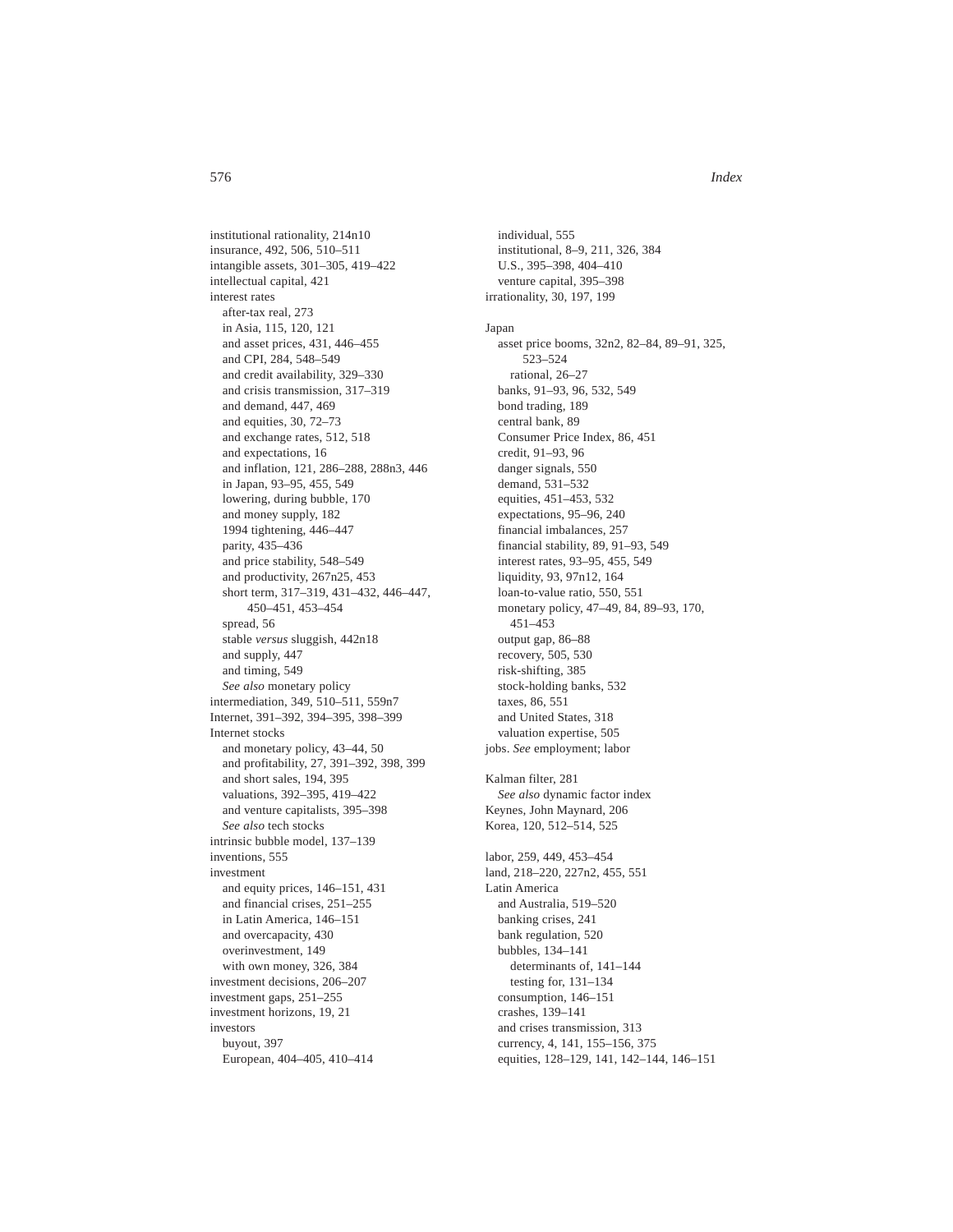financial professionals, 510–511 housing, 151–154 investment, 146–151 public policy, 154–156 real estate, 129, 139, 142–144, 154–156 stabilization programs, 258 U.S. impact, 141, 142–144 *See also specific countries* leveraging, 223, 226, 242 liquidators, 508 liquidity and banks, 224 and European monetary policy, 18 and Federal Reserve, 74–75, 164 and herding, 212 and herding behavior, 212 in Japan, 93, 97n12, 164 and secondary market, 511 and stock market crashes, 64, 74 loan-loss provisioning description, 495–497 in Portugal, 520–521 in Spain, 502, 526, 540–546 loan-to-value ratios, 223–224, 477, 550, 551 log dividend-yield, 134 Long-Term Capital Management (LTCM) crisis, 45, 170, 368

## M3, 18

macroeconomic stability, 50, 95, 460–462 macro markets, 155 Malaysia, 120, 512–513 market efficiency definition, 232 and modern finance, 206–207 and NASDAQ bubble, 232–233 and public policy, 8, 9–12 semi-strong, 8 strong form, 8 and tech stocks, 206 market value, 305 mass media, 212 medium-run macroeconomic stability, 460–461 mental frames, 208 merchant banks, 525 México, 153–154, 325 millenium, 45 mimetic behavior. *See* herding misalignments, 439–441, 459–460, 476 and central banks, 429 monetary policy and Asia, 124 (*see also under* Japan) and asset prices, 16–22, 41–49, 428–441, 462 and business cycles, 518–521

closed-economy model, 431–432, 436–437 credibility, 260, 266n20, 439–440, 453–454 and credit, 519–520, 539–540 and equities, 72–76, 454, 455 in Europe, 18 and exchange rates, 42, 432–433, 435–436, 450–453, 462 and financial stability, 256–263 and fluctuations *versus* bubbles, 295 Greenspan role, 213n4 international, 433, 441, 519–520 intervention rationale, 438–439 in Japan, 47–49, 84, 89–93, 170, 451–453 and macroeconomic stability, 50 and 1929 crash, 294 open economy model, 432–433, 435–436 pre-emptive, 446–447, 452, 455 and price stability, 17–18 *versus* prudence, 481–492, 518–526 public explanations, 49–50 recession prevention, 31 and shock type, 432–433, 436–437 in small open economies, 432–433, 435–436 and stock market crashes, 73–76 and tech stocks, 454 tightening, 49–50, 255–256, 430, 446–447, 557 time horizon, 439–440 timing, 263, 295–296, 462–463 transmission channels, 16 *See also* central banks; inflation-targeting; interest rates moral hazard. *See* risk-taking mortgage-backed securities, 242, 512–513, 519 mutual funds, 8–9, 19–20 NASDAQ bubble, 191–200 aftermath, 530 and expectations, 231–233 and Federal Reserve, 170 and information, 235 Nelson, E., 432–433 new economy and business cycles, 475 characteristics, 419–421 and equity pricees, 15 impact, 391–392, 398–399 intangible assets, 421–422 New England, 506 1929. *See* Crash of 1929 noise-to-signal ratio, 252–253, 265n11, 266n12 nonrational bubbles, 26–28

obsolescence, 419–421 Olympic model, 206–207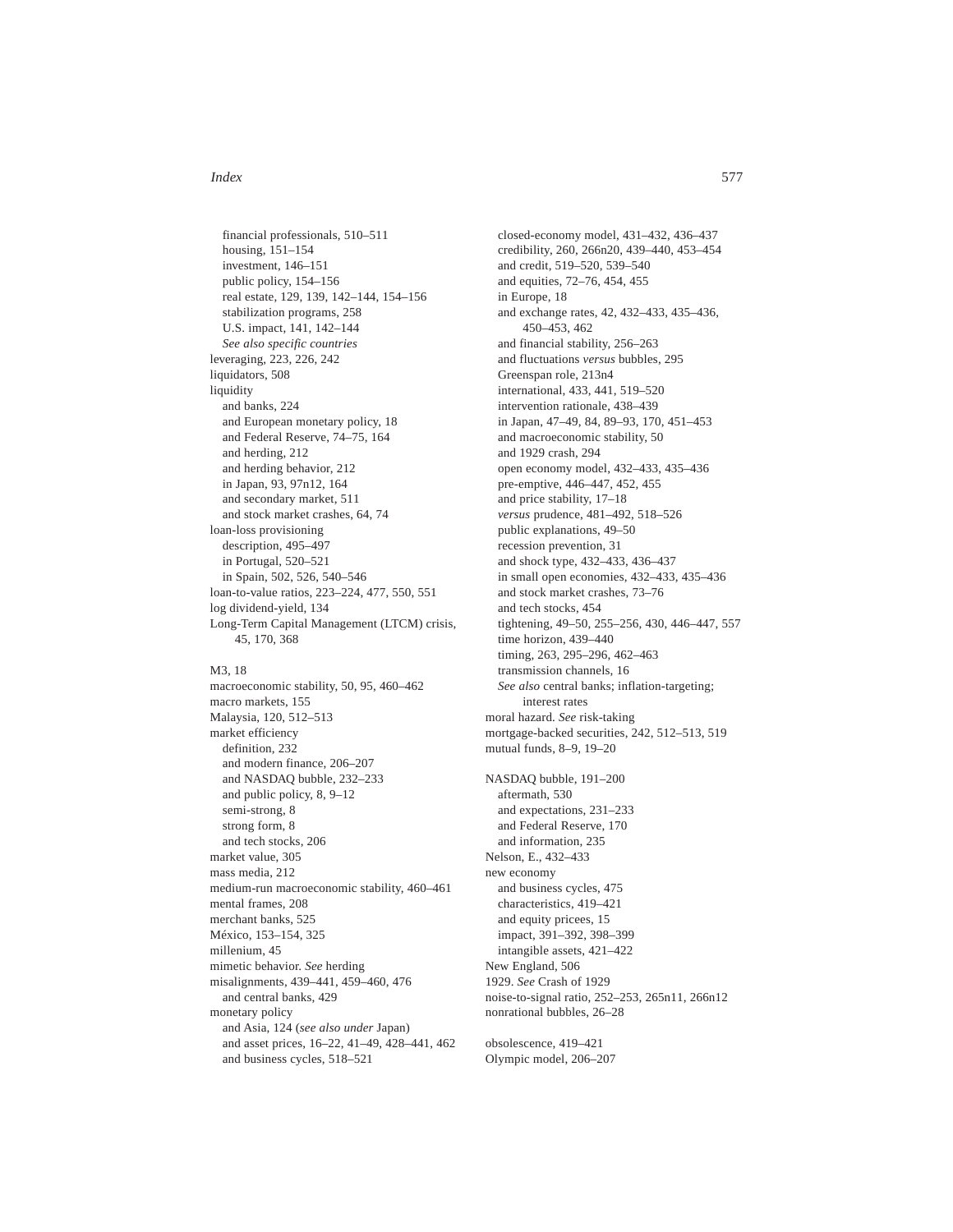OPEC, 69 open economies. *See* small open economies ordinary least squares (OLS), 193 Organization for Economic Cooperation and Development (OECD), 166 output gap and central banks, 433, 436–437, 446–447 estimation of, 440 euphoria effect, 96n3 and inflation, 89 in Japan, 86–88 overcapacity, 430 overconfidence, 190 overinvestment, 149 overvaluation, 144, 166–168 of equities, 166–168, 190, 236n3, 271–274 Palm, 180 identification of, 549 of real estate, 144 Pakistan, 368 Palm, 175–188 convenience yield, 175–178, 187–191, 233– 234 options trading, 186, 194 price and volume, 180–181 share supply, 182–184 and short selling, 182–183 as spin-off, 176–178 3Com linkage, 184–186 volatility, 179–180, 185 pension funds, 275n3, 506 pension reform, 9–10 P/E ratios, 166, 169 perpetual inventory method, 422n3 personnel, 508–511 petroleum, 69 Philippines, 120, 368 portfolio composition, 406–407, 492–493, 518, 543–544 Portugal, 520–521 precipitating factors, 38 pre-emptive action and financial imbalances, 263 and forecasting, 556 and Japan, 455 monetary policy, 446–447, 452, 455 regulatory, 481–482, 533 prevention, 31, 164 price-earnings (P/E) ratios, 166, 169 price manipulation, 11 price stability, 17–19, 21, 548–549 pricing rational, 197–198, 233–234

*versus* value, 206 process innovation, 305 productivity change, permanence of, 25–26 economy of scale, 555 and equity prices, 559n1 forecasting, 29, 559n1 and fundamental value, 170 growth, impact of, 449–450, 453 and inflation, 259 and interest rates, 267n25, 453 and output gap, 440 and technology, 27, 391–392, 399–400 in U.S., 25–26, 170, 259, 407, 453 profitability of Internet firms, 27, 391–392, 398, 399 and low-frequency events, 222–223 steady-state pre-tax, 272–273 and technology, 27, 391–392, 399 profit expectations, 16 profit squeeze, 449 protection, 556–559 provisioning. *See* loan loss provisioning psychology behavioral finance, 207–209, 212–213, 234– 236 belief perseverance, 210–211, 214n10 decision-making, 206–209, 212, 222 disaster myopia, 221–224, 241 euphoria, 96n3 of financial behavior, 209–210 herding, 19–20, 210, 212, 214n8 impact of, 210–212 intuitive judgment, 212 Keynes view, 206 perverse incentives, 223–226 rational assumptions, 206–207, 213n4 rational *versus* behavioral, 234–236 *See also* behavioral finance; herding public policy in Asia, 112, 123–124 and banks, 224–226 and behavioral finance, 235–236 bubble identification, 4–7, 12 bubble pricking, 169 under George W. Bush, 9–12 and exchange rates, 450 and financial instability, 168–169 implementation of, 168–169 information availability, 7–9 and investor psychology, 212 in Latin America, 154–156 and market efficiency, 8, 9–12 and real estate, 124, 154–156, 225–226, 228n5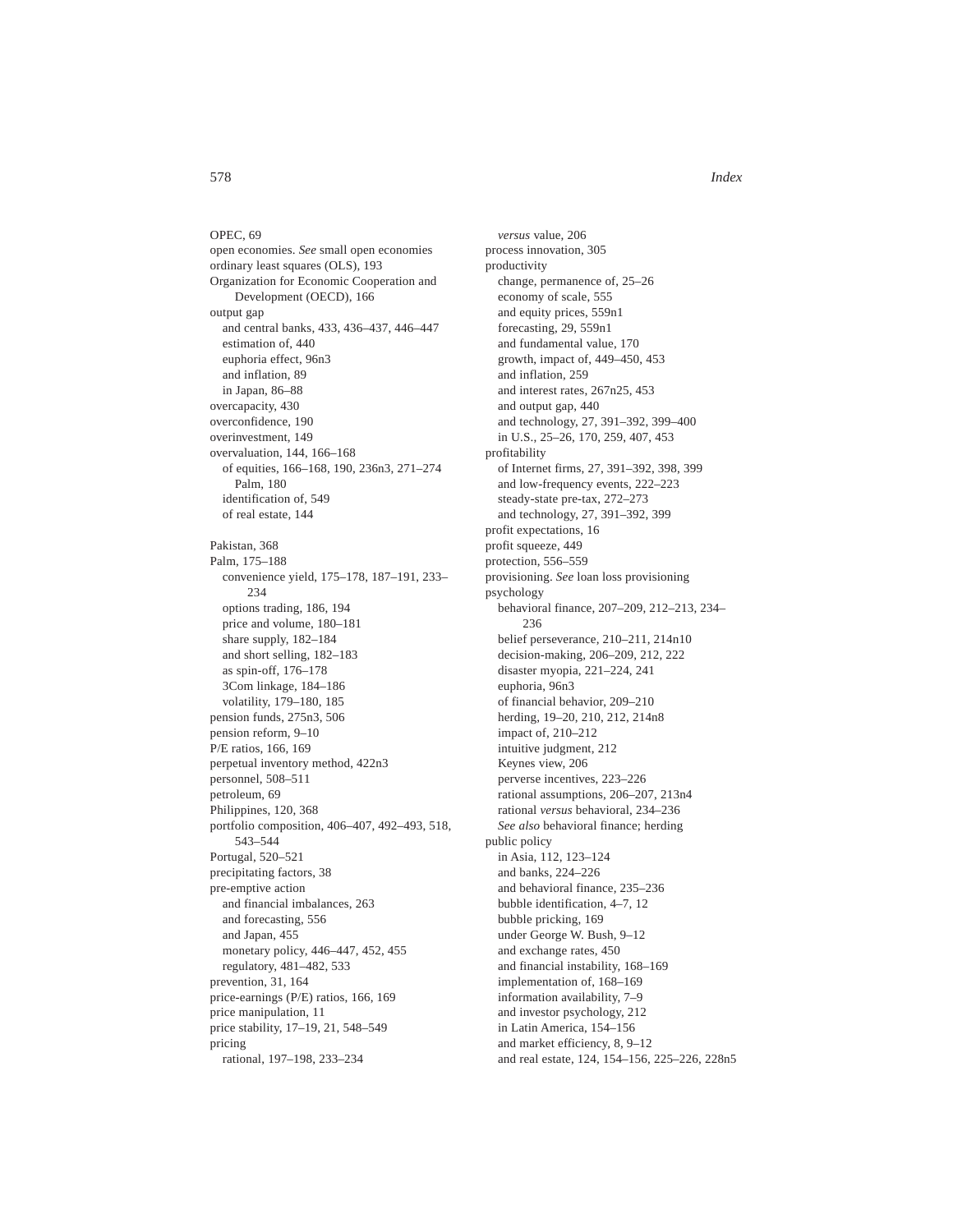recession prevention, 31 and risk, 123 quality, 419–420 flight to, 380n10 rate of return, 178, 329–330, 407 rating agencies, 340 rational adjustments, 554 rational arbitrage, 211 rational bubbles, 24–26, 165, 198–199, 293 rational expectations, 23, 24, 197–198 rationality assumptions of, 206–207, 213n4, 234–235 of society, 214n10 rational paradigm, 206–207 rational pricing, 197–198, 233–234 real estate appraisals, 506, 508–509 and Asian banks, 112 in Asian countries, 120–122, 241 and banks, 220–226, 240–241, 551 and business cycles, 242, 472–474 as collateral, 155, 219, 221, 325, 506, 519 and credit, 101–104, 121–122, 155, 220–221 (*see also* agency problems) cyclicality, 103–104, 120–122, 241–242 in emerging markets, 220 as equity hedge, 159n35 income-producing, 241–242 (*see also* real estate, commercial) information in, 462–463 and inheritance tax, 551 land, 218–220, 227n2, 455, 551 in Latin America, 129, 139, 142–144, 154–156 leveraging, 223, 226, 242 price determinants, 218–221, 228n11 and public policy, 124, 154–156, 225–226, 228n5 and regulation, 155, 220 rent, 228n12 and risk, 103–104, 221–226, 242, 324 and short selling, 218–219, 228n5, 241 traditional views, 241 *See also* housing; real estate, commercial real estate, commercial in Australia, 519, 524–525 and credit expansion, 539 demand factor, 219–220 and inflation, 524–525 leveraging, 223–226, 242 in New England, 530 short sales of, 241 real estate investment trusts (REITs), 123, 155, 242, 514

recessions, 17, 31 recommendations, 210 recovery critical products, 511–514, 515 in developing countries, 506 foreign presence, 515 human capital role, 505–511, 514–515, 521, 531–533 in Japan, 505, 530 variations, 530–533 regional crises, 316–320, 363 regulation in Asia, 112, 123 and behavioral finance, 235–236 and business cycles, 474–478, 518–521 of capital adequacy, 493–494 and financial professions, 514 implementation, 168–169 of information, 491–492 in Latin America, 155 of portfolio composition, 492–493, 518, 543– 544 pre-emptive, 481–482, 533 and real estate, 220 of real estate, 155 recommendations, 474–478 *See also* banking regulation Regulation Q, 74 rent, 228n12 residual income, 304 residuals-augmented least squares (RALS), 133– 134 restructuring, corporate, 504–505, 513–514 return on equity, 504 risk and business cycles, 475, 477 and equity prices, 559n2 and growth potential, 559n3 and high frequency trading, 239 nondiversifiable, 206 and process innovation, 305 and real estate, 242 and return, 206 *versus* uncertainty, 28–29, 30 risk management and business cycles, 476–478 corporate restructuring, 513–514 and credit cycles, 540 distressed debt market, 511 and emerging market, 379, 511 for financial institutions, 21, 123 impact of, 20 provisioning, 471, 495–497, 502, 520–521, 526, 540–546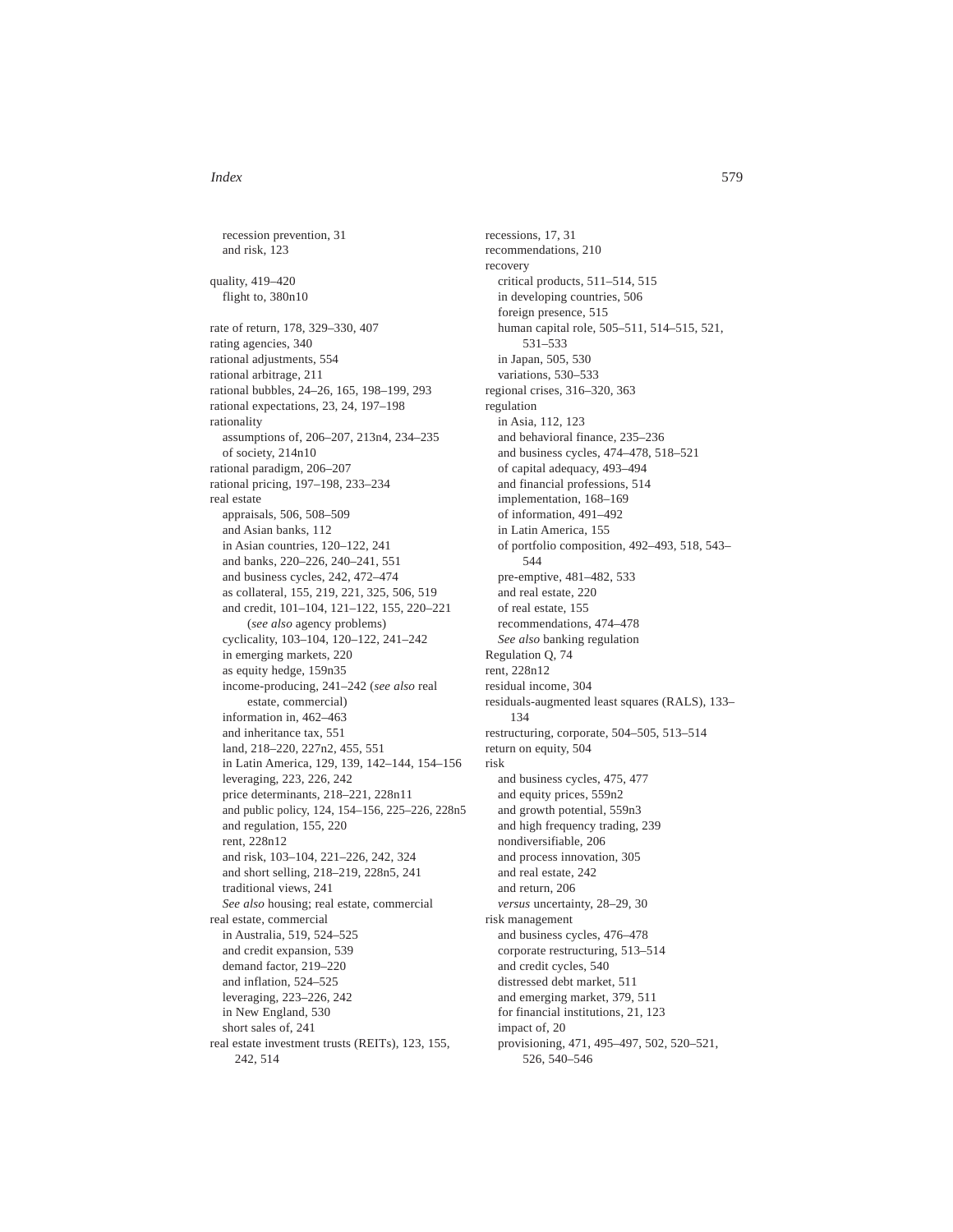risk management (*continued*) real estate (REITs), 123, 155, 242, 514 *versus* savings intermediation, 510–511 secondary markets, 155, 511–513, 519, 531 securitization, 512–513 stress testing, 497–498 risk premium, 166–168, 171n2, 198, 440 risk-shifting, 324–330, 384–384, 387, 503–504 risk-taking in Asia, 112, 123 by banks, 223–227 and central banks, 17 factors, 207, 214n10 and individual investor, 555–556 and mutual funds, 8–9 public policy, 123 and real estate, 103–104, 221–226 and stock market crashes, 54–55, 64 *versus* uncertainty, 28–29 Russia, 45, 368 saving, 149 savings and loan crisis, 506 savings intermediation, 510–511 scrappage, 420–421 secondary markets, 155, 511–513, 519, 531 securitization, 512–513 segmented markets, 93 Self-Exciting Threshold Autoregression (SETAR), 140, 141 September 11, 2001, 74–75 shareholders, 225, 505 shocks, high- and low-frequency, 221–223 short selling and convenience yield, 190 and demand, 200 of Internet stocks, 194, 395 of land, 218–219, 228n5, 241 and pessimists, 200 of stock options, 551 and tech stocks, 182–183, 194 short-termism, 19, 21 short-term lending, 339–340 Singapore, 102, 120, 124, 240 small open economies capital flows, 471, 519 exchange rates, 471, 518 monetary policy, 432–433, 435–436 *See also* developing countries South Africa, 375 Spain, 477, 502, 526, 537–546 speculation, 363, 558 spinoffs. *See* Palm

stability. *See* financial (in)stability

stabilization programs, 258 Standard Augmented Dickey-Fuller tests (ADF), 133–134 stock market crashes 1903, 56–59 1907, 58–59 1917, 59–60 1920, 60–61 1937, 63–64 1940, 64–65 1946, 65–66 1962, 66 1970, 66–68 1974, 68–69 1987, 45, 55, 69–71 1990, 71 2000, 71–72 and bubbles, 46–47, 139–141, 294 and financial stability, 72–74, 76 identification, 55–56 and information, 54 and liquidity, 64, 74 minimization, 168–169 and risk, 54–55, 64 *See also* Crash of 1929 stress testing, 21, 497–498 supervision, 550–551 supply, 259, 430, 443n20, 447, 532 and business cycles, 469–471, 517 Sweden, 505 Switzerland, 433 tax deductibility, 520–521 taxes on consumption, 86 on income, 301–302 in Japan, 551 tax neutrality, 512 tax rates, 293, 470, 551 tax revenues, 470 Taylor rule and asset prices, 428 augmented, 169 data for, 87, 97n8 description, 88, 427 and exchange rate, 428 and Japan, 85, 86, 91, 95 Tchebysheff inequality, 220 technology, 27, 391–392, 399 *See also* information technology technology shocks, 437, 475 tech stocks asset valuation, 419–420

and monetary policy, 454